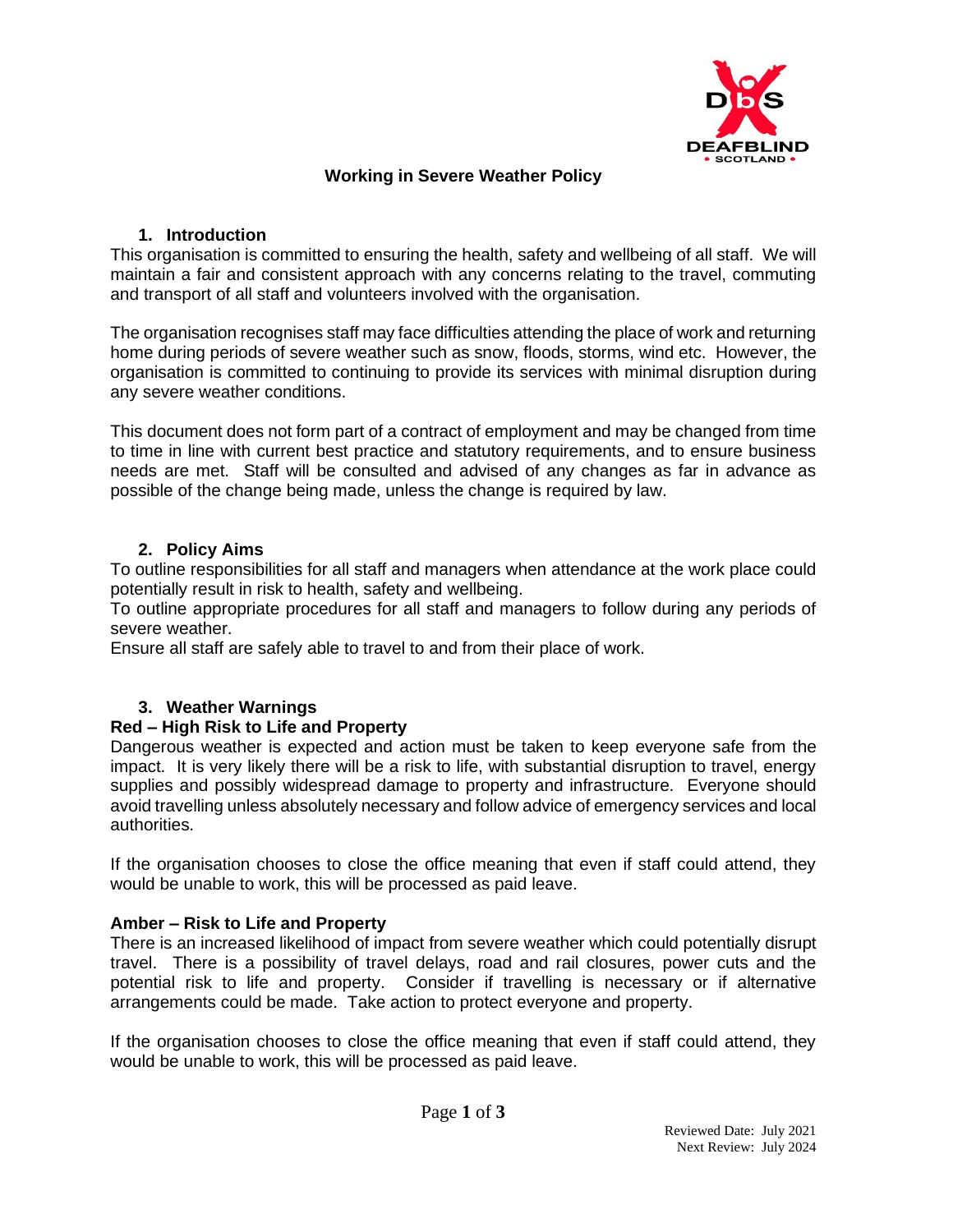

## **Yellow – Low Risk to Life and Property**

Yellow warnings can be issued for a range of weather situations when it is likely the weather will cause some low level impacts, including some disruption to travel. Most will be able to continue with their daily routine but some will be directly impacted such as those in rural locations and/or mobility issues.

If the organisation chooses to close the office meaning that even if staff could attend, they would be unable to work, this will be processed as paid leave.

## **4. Responsibilities**

## **Staff Responsibilities**

Staff should not put themselves at unnecessary risk during severe weather but, should make every effort to attend work. This may include altering the method of travel even if this results in being late for work – any lateness will not be expected to be worked back.

In the event of severe weather, staff must contact their line manager to advise of any potential lateness or inability to get to the workplace as soon as possible in line with the absence procedures. Failure to comply may result in the absence being treated as unauthorised and result in disciplinary action.

## **Manager Responsibilities**

Managers will ensure all staff are treated fairly with consideration given to individual circumstances.

When deciding whether or not it is reasonable for a member of staff to be expected to attend the workplace, the following will be considered:

- Health, safety and wellbeing of the staff member including mobility
- Operational requirements
- Distance/method to travel to work
- Current and expected weather conditions
- Local authority/met office guidance
- Caring responsibilities

The decision on what support may or may not be offered as well as whether any required leave is paid or unpaid will be made on an individual basis taking the above factors into consideration.

#### **Organisation Responsibilities**

To ensure fair, equal, reasonable and consistent treatment of all staff regarding any aspect of the implementation of this policy.

To ensure all those with line management responsibility are reasonably trained in the practical application of this policy.